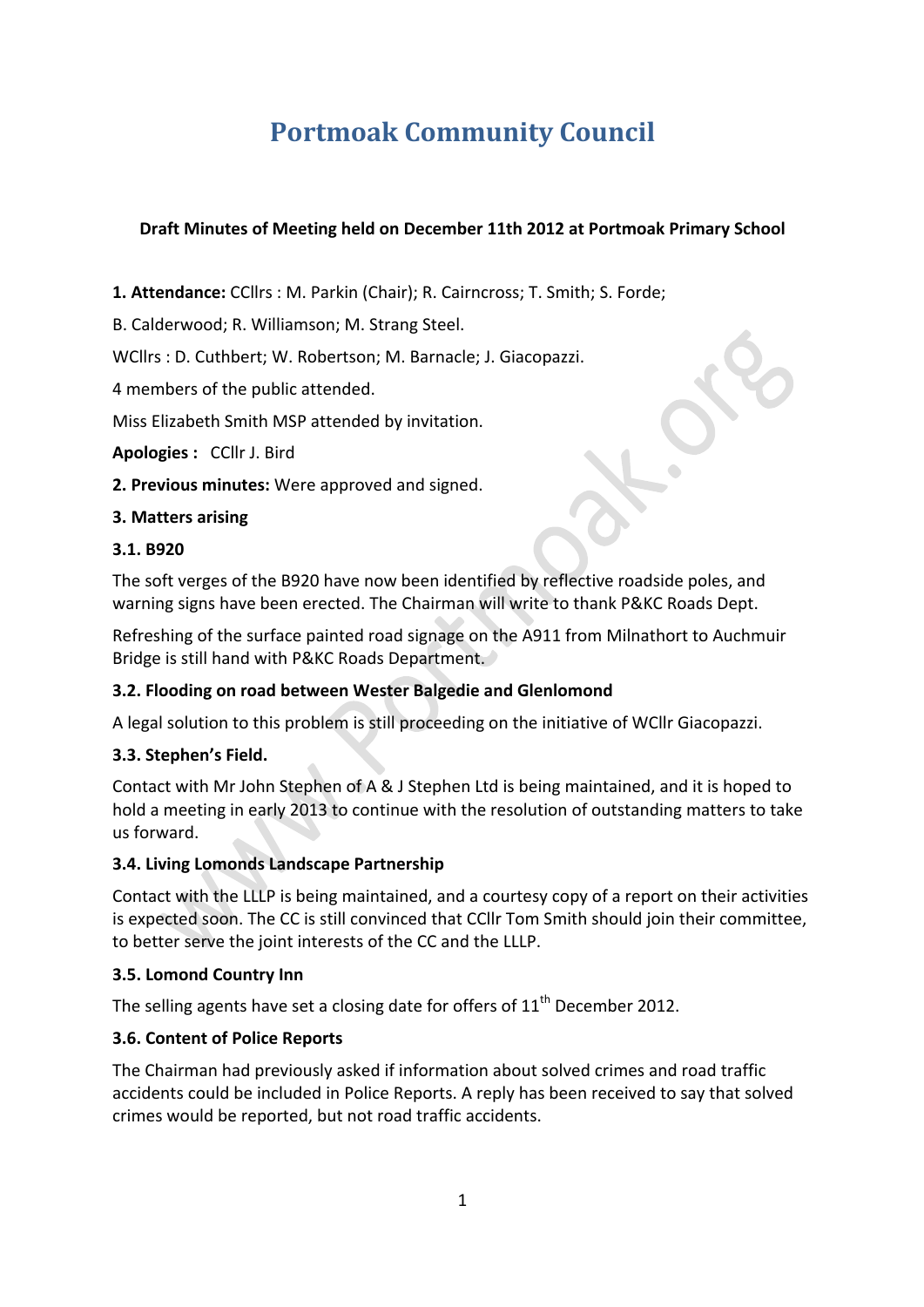## **3.7.** Gorse and Vegetation at Golf Course A911 boundary

The footpath beside the A911 has been cleared, but the Golf Club is reluctant to remove all the vegetation at this boundary, as it prevents stray golf balls from going on to the road, and also from hitting parked cars and houses at Woodmarch. The Club has spoken to a representative of Kinnesswood in Bloom, and the matter seems to be resolved.

## **3.8. Community Payback Orders**

Mr John Irons of P&KC will be attending the February 2013 meeting of the CC to explain this initiative.

## **3.9. Britain in Bloom – Silver Gilt Award Signs for Scotlandwell**

This matter is still in hand with P&KC in conjunction with the replacement of the Scotlandwell village name sign at a new northern A911 location.

## **3.10. Wall at foot of Field on A911 at "Greenacres" Kinnesswood**

The wall remains unrepaired and partially collapsed.

## **3.11. Accidents on A911 at Wester Balgedie**

A site meeting between CC representatives, and Mr Daryl McKeown of PKC and PC Kerry McLeod, had taken place on  $7<sup>th</sup>$  December. WCllr J Giacopazzi was also present as well as a local resident. Remedial measures such as signage and anti-skid surfaces were discussed and Mr McKeown will be reporting back to Ward Cllr Giacopazzi with recommendations.

## **3.12. Developer Contribution for Scotlandwell Trees**

Scotlandwell in Bloom have now heard from P&KC, who are going to discuss tree types and locations with them.

# **3.13. Pedestrian access between Wester and Easter Balgedie**

The CC had written to both WCllr Robertson and TRACKS to support any future application for funding from SUSTRANS, as well as writing directly to Mr Brian Cargill at P&KC to highlight this lack of access as an infrastructure shortfall. TRACKS are due to submit a second application to SUSTRANS in January 2013 for the funding of a sealed-surface path costing in the region of £80k, to be funded jointly by SUSTRANS and P&KC. TRACKS have been asked to let the CC review this application before submission. The CC will also be writing to the P&KC Access Officer to further support the P&KC funding element of this vital piece of missing infrastructure.

## **3.14. Position of Scotlandwell A911 Name Sign**

The CC will advise P&KC Roads Department that the preferred location for this sign is adjacent to the new 40mph sign on the A911, north of Scotlandwell.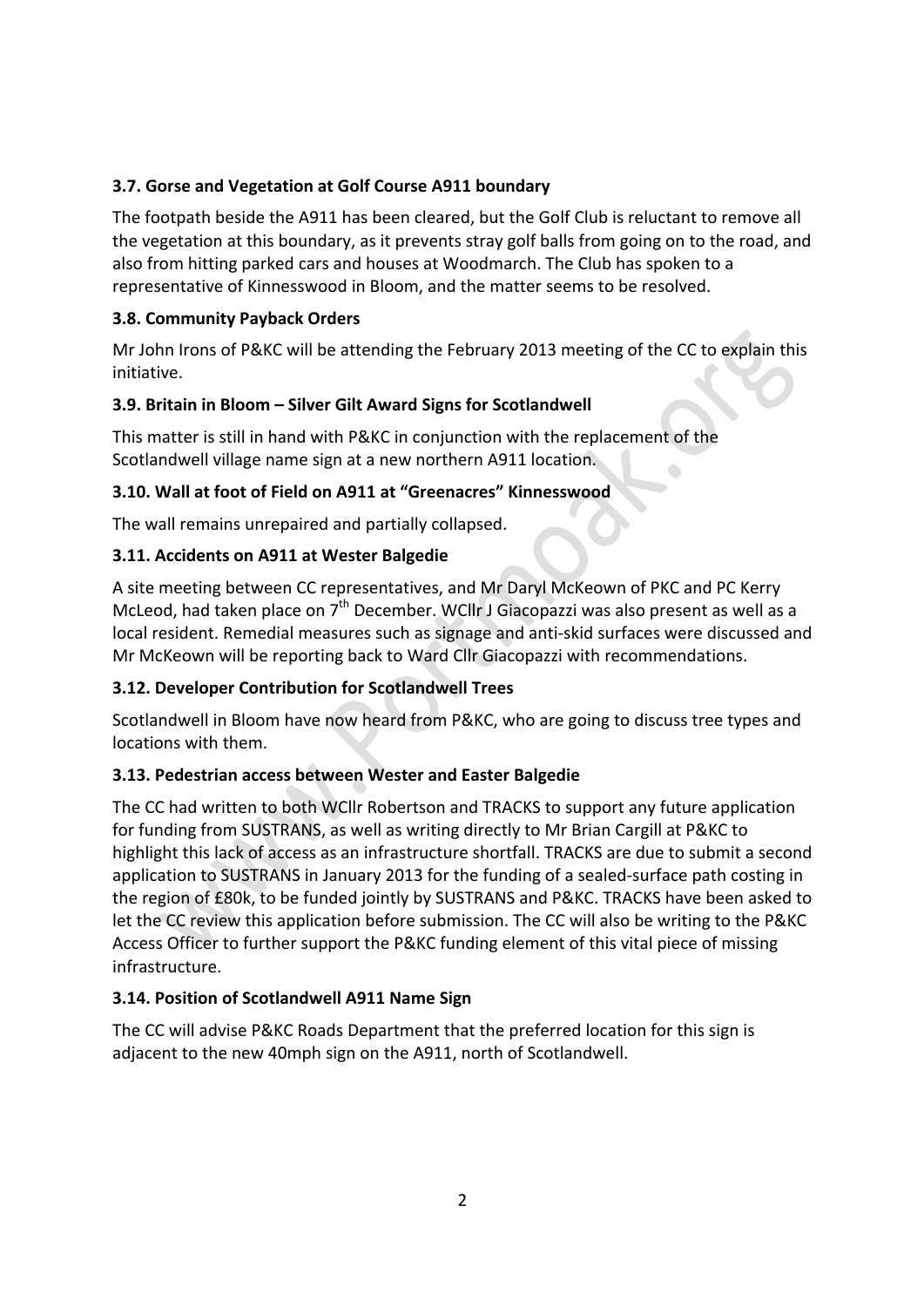## **4. Reports**

## **4.1. Police Report**

PC Euan Mitchell was present, and reported as follows:

No crimes solved since last Meeting.

Recent Crimes

16<sup>th</sup> November 2012 – Theft of motor vehicle from Whitecraigs, Kinnesswood. Under investigation.

 $5<sup>th</sup>$  December 2012 – Theft of mechanical digger from Sandy Lane, Scotlandwell. Under investigation.

In connection with the digger theft, it was pointed out by a CClI that while all thefts are regrettable for the victim, and should be pursed with equal vigour, the loss of this machine will also deprive its owner of a living, as well as reducing the valuable service he provides to the community.

Operation Ainslie: This aims to detect housebreaking along the A9 between Stirling and Inverness, and will run until  $24^{th}$  December 2012.

Regular speed checks continue in response to concern from residents. Three drivers have been warned, and one ticket issued in respect of a vehicle travelling at 54mph in a 40mph limit.

Constable Mitchell reported that there were no HGVs on the A911 during the three hour period of these afternoon checks over three random week days.

Since June 2012, two accidents had been reported.

PC Mitchell was asked for the Police definition of a road accident, and this was "any accident on a public road, reported to the Police."

The Chairman thanked PC Mitchell for his attendance, and he elected to stay for the later consideration of the passage of HGVs through Portmoak.

#### **4.2. Treasurers Report**

There was no income during the month, and the balance in the two CC accounts was currently £928.91p, after £13 paid for hall hire

#### **4.3. Roads and Paths**

The main issue here is the lack of safe pedestrian access between Wester and Easter Balgedie along the A911, and this was dealt with as above at item 3.13.

The CC considers that it is unrealistic to expect Portmoak to absorb continued housing development, without proper attention to improving the infrastructure.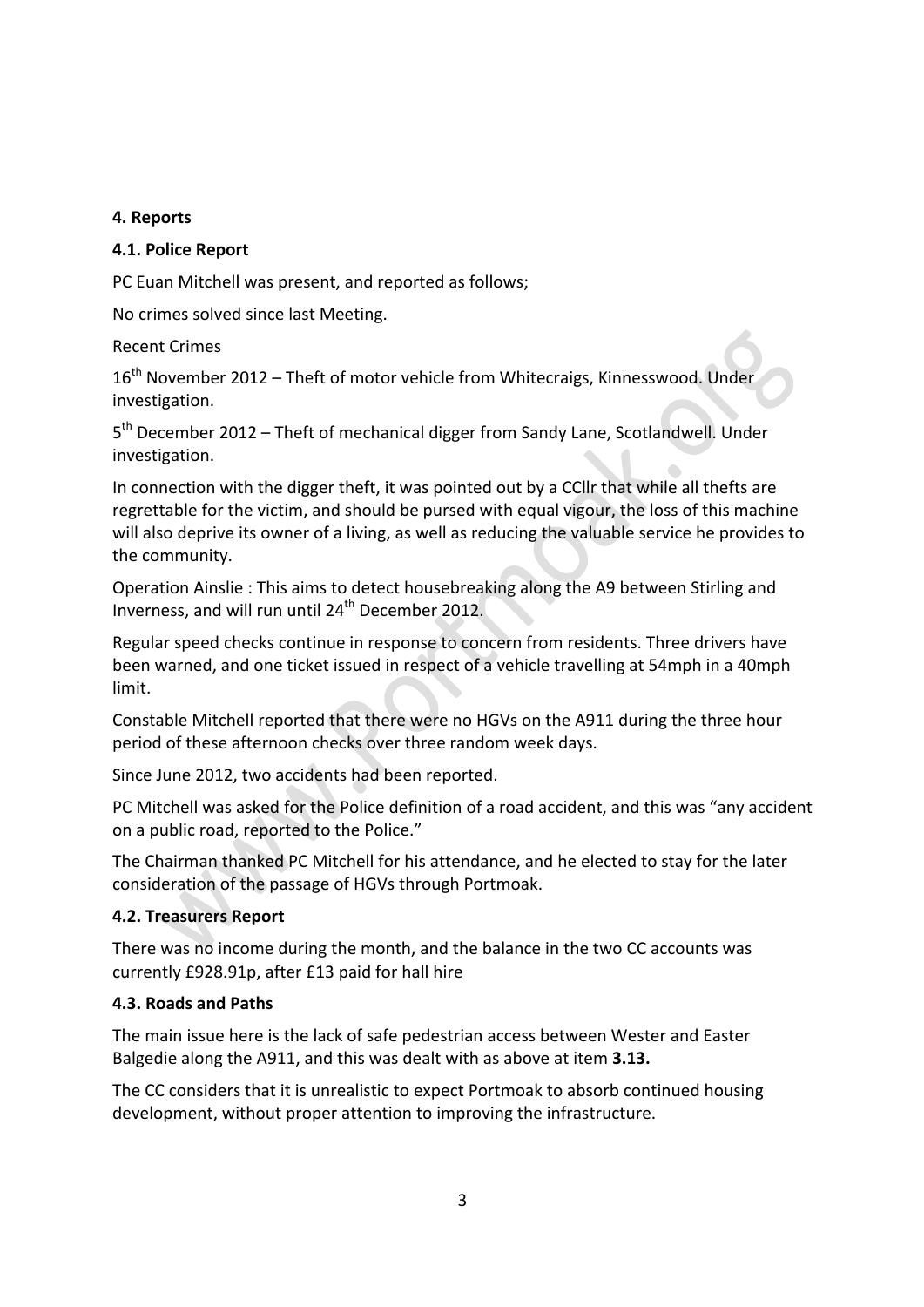## **4.4. Planning**

The Community Council had considered the following new application to P&KC and had made no objection. This was the decision of the entire Community Council.

12/01935/FLL: Alterations to stable block, Causeway Cottage, Scotlandwell.

The Community Council had been notified of two further applications to P&KC as follows:

12/01765/FLL: Erection of three wind turbines and associated works, on land at Tillyrie Hill, Milnathort.

12/02066/FLL: Alteration and replacement of Radome, Meteorological Station, Munduff Hill, Auchmuir Bridge.

These applications are presently under consideration.

With regard to 12/01935/FLL a resident said he felt that the works proposed would bring about changes to the buildings, and that these works were not just storm damage repair.

Another resident remarked that a planning application would not be needed for storm damage repair.

The CC agreed to look at this application again, but made the point that any minor changes would probably not give cause for objection.

Full Details of P&KC Planning applications within Portmoak, with CC comments, can be found on the Community Council website at www.portmoak.org.

# **4.5. Ward Cllr Reports**

WCllr Barnacle said that there had been 1,500 submissions to the proposed Local Development Plan, but it was unlikely that any of these would cause any amendment to the Plan as proposed by P&KC, and that the Plan would probably be presented to Ministers for approval in its present state. He asked the CC to advise him of any specific significant matter in Portmoak that could justify him moving for an amendment to the Plan.

WCllr Giacopazzi had agreed an access path at the Wellside Park development with P&KC planners. Written confirmation of this would be awaited.

## **5. AOCB**

## **Heavy Goods Vehicles using the A911**

The Chairman welcomed Elizabeth Smith MSP, who represents the region of Mid Scotland and Fife.

HGVs using the A911 through Kinnesswood and Scotlandwell have long been a problem, which has now been increased by the traffic calming measures in these villages.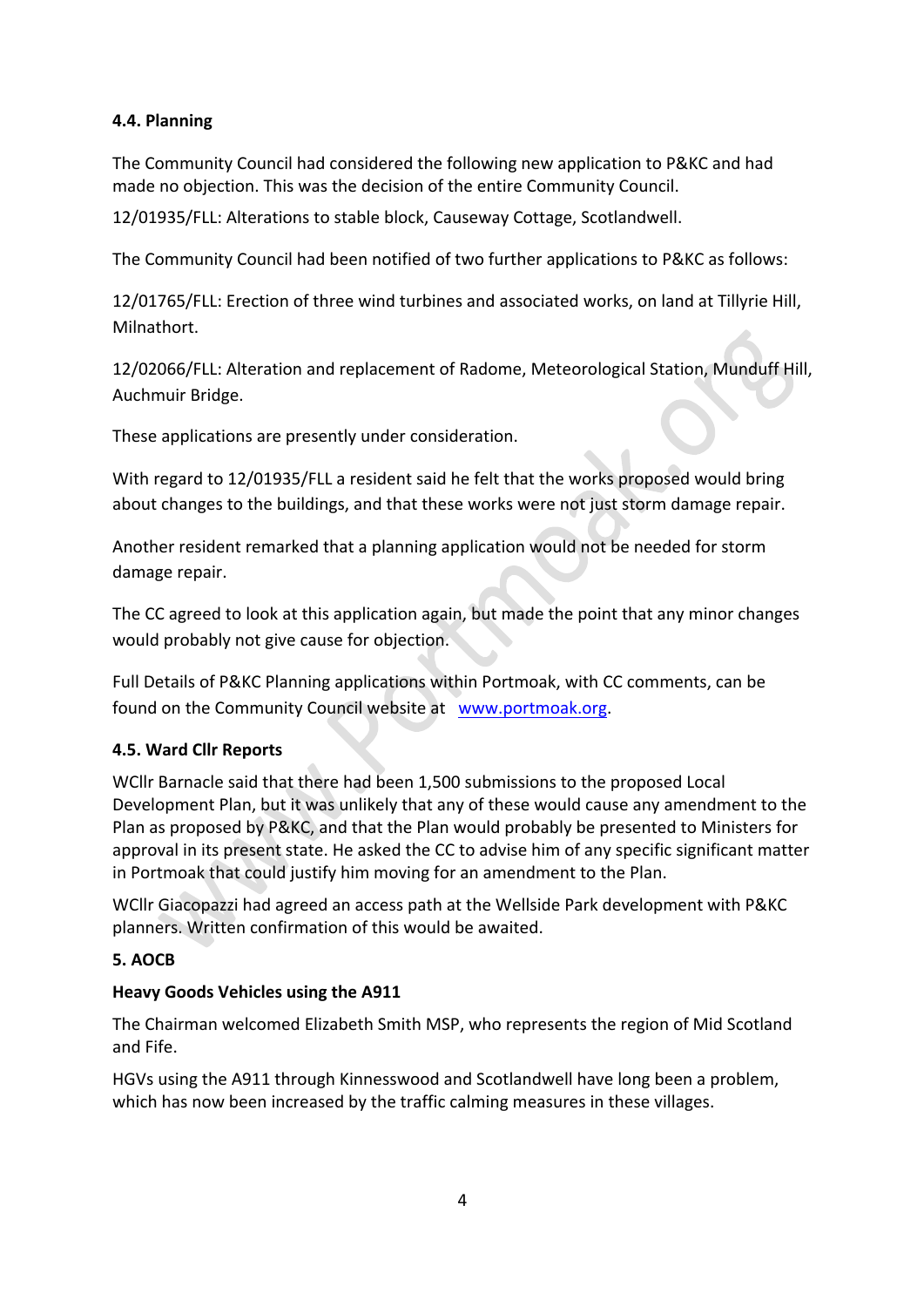The Chairman had been contacted by Elizabeth, who had also received complaints from Portmoak residents during her own work as an MSP, and it was agreed that this matter could be usefully dealt with at a CC meeting.

After a wide ranging discussion, it was agreed that the number of HGVs using the A911 was increasing, as was the size of these vehicles, even including local delivery vehicles.

It was agreed that large goods vehicles are having difficulty turning into Leslie Road in Scotlandwell, and that this is sometimes caused by excessive approach speed.

A Kinnesswood resident said that the axle weight of some vehicles is causing roadside dwellings to vibrate, which must inflict damage.

It was also mentioned that some large agricultural vehicles, particularly those with heavy trailers, are also experiencing difficulty due to the build outs.

The merit of having the A911 downgraded to a "B" class road was discussed, but it was concluded that this did not provide a solution, and might even be disadvantageous.

It was generally agreed that the B9097 was a more suitable road for HGVs, and preferable to the A911.

The merit of having a 20 mph speed limit throughout Portmoak was debated without conclusion.

It was agreed that there was no point in simply moving the Portmoak HGV problem to another area, and that Fife should also be consulted.

At the suggestion of WCllr Robertson, it was agreed that an overview of the situation should be made with the objective of establishing Kinross-shire as a pilot area for the study of road haulage and its impact on communities.

Elizabeth agreed to pull information together from this wider perspective, and to liaise with WCllrs Robertson and Barnacle, who could provide additional input from their own previous local experience and information.

It was agreed that the object of the exercise would be to involve Community Councils, elected members, the Police, Perth and Kinross Council, Fife Council, and others as appropriate, in the production of a balanced submission to Transport Scotland.

The Chairman thanked Elizabeth Smith MSP for her interest and involvement with Portmoak in the resolution of this problem.

## **Speeding**

A resident said that speeding vehicles In Kinnesswood in the early morning are still a problem. It had previously been suggested to the Police that early morning and evening would be the most productive times to address this problem.

#### **House Levels at Wellside Park**

A resident said that the height of a house being built on the Wellside Park development seemed to be greater than that indicated on the approved plans, and asked if the CC could intervene to verify this. This was agreed.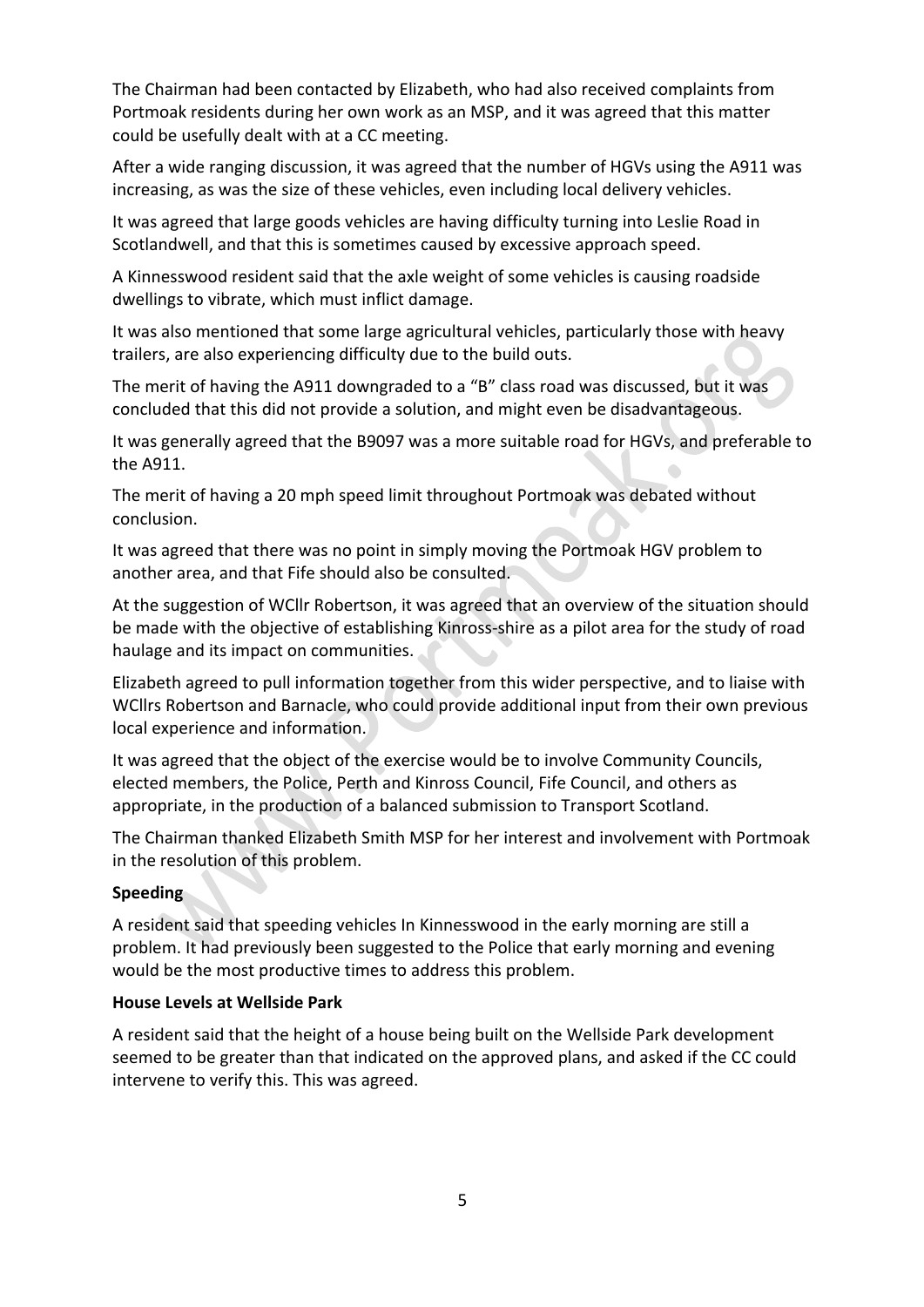## **Radome on Munduff Hill**

A resident of Kinross had written to the CC to say that he considered this device to be an intrusion on the skyline, and this could perhaps be reduced by a change of colour from white. This Radome is subject of a planning application to P&KC, presently under consideration by the CC. There was some discussion during Planning 4.4, and it was felt that white was probably the best choice against the sky. It was also remarked that the Radome was probably white for operational reasons. This will be reviewed during the CC planning consideration.

## **Gritting of Road at Wester Balgedie**

The Chairman had written to P&KC Roads Department to ask that the road from the A911, through Wester Balgedie, and then onwards to Glenlomond could be given priority, as this new bus route was not being gritted until late in the day.

#### **Grit Bin at Church Car Park**

A Scotlandwell resident had asked if a grit bin could be provided, as the car park is dangerously icy in winter. The Chairman had accordingly written to P&KC Roads Department.

#### **Access to Field from A911**

A resident reported that a wide access had been created leading to a field to the west of the A911, between Woodmarch and Kinnesswood, and he asked if this had required planning permission. The CC undertook to investigate.

#### **Vandalism**

The same resident reported vandalism on the golf course, and the throwing of eggs at parked cars. He had not reported these events to the Police. The CC may do this after speaking to officials at the Golf Club.

#### **Wind Farms**

The same resident then spoke in general terms about the proliferation of wind farms in the area, and their visual impact, and asked what the CC was doing to prevent this, as he considered that there were better ways of generating electricity. The Chairman said that the CC would address individual wind farm planning applications to P&KC as they arose, but that it was Scottish Government policy to build wind farms as part of a commitment to generate electricity from renewable sources. The Chairman said that the discussion of government policy was beyond the remit of the CC, as indeed were the merits of other means of generating electricity. 

## **Proposed Wind Farm at Tillyrie**

A member of the public, a landowner from Milnathort, addressed the meeting to say that it was on her land that the proposed wind farm at Tillyrie would be built. She gave the history of two previous failed applications for the site, and the effect on her, and her personal rationale for now wishing to make another application for three turbines instead of five, and also of shorter blade length. She said that the wind farm would make a donation to the Milnathort Future Trust from its operating profits, and this would benefit various Milnathort charities. She asked Portmoak CC to support this planning application.